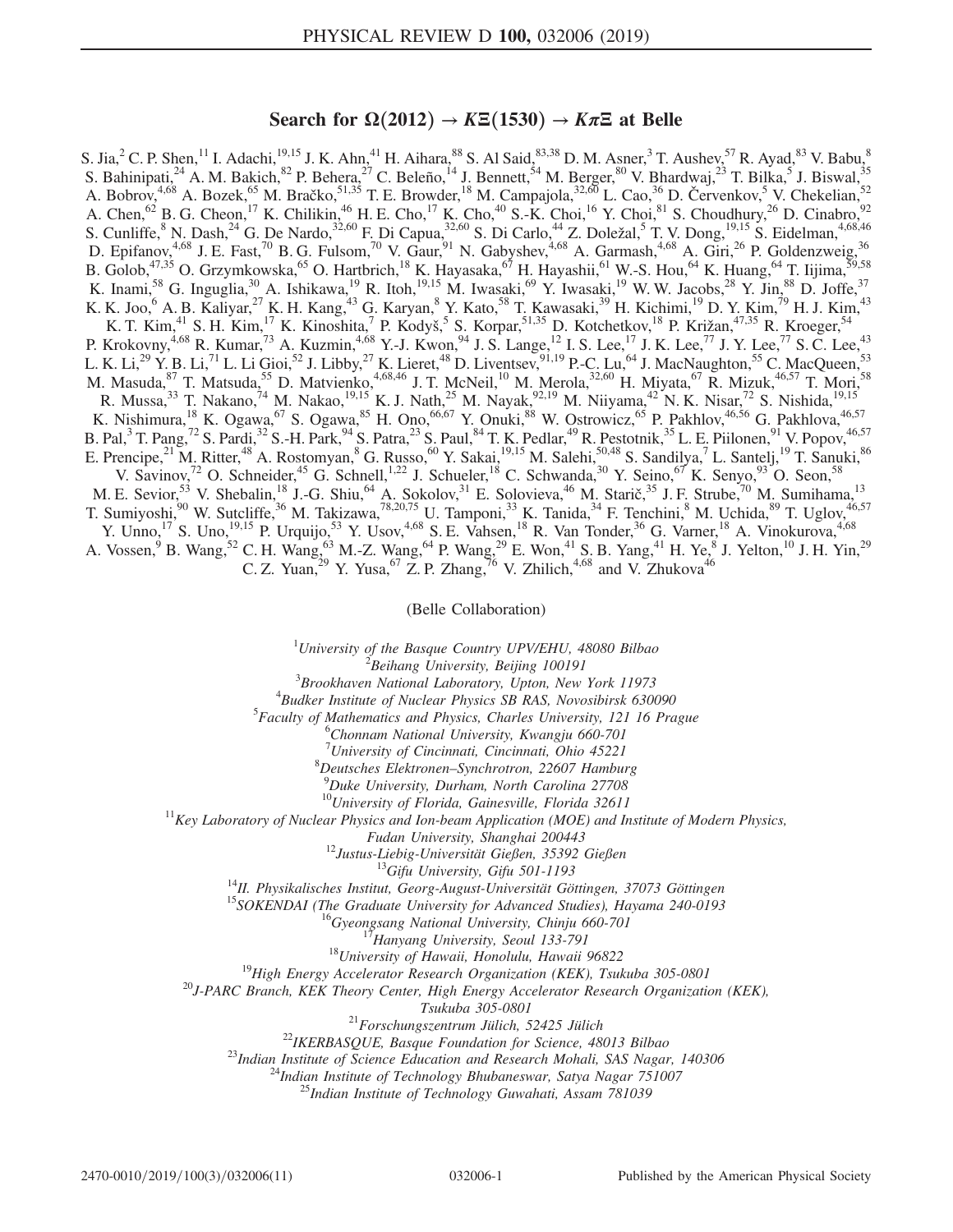<sup>26</sup>Indian Institute of Technology Hyderabad, Telangana 502285<sup>27</sup>Indian Institute of Technology Madras, Chennai 600036 <sup>27</sup>Indian Institute of Technology Madras, Chemiai 600036<br>
<sup>28</sup>Institute of High Energy Physics, Chinese Academy of Sciences, Beijing 100049<br>
<sup>39</sup>Institute of High Energy Physics, Vienna 1050<br>
<sup>39</sup>Institute for High Ener <sup>53</sup>School of Physics, University of Melbourne, Victoria 3010<br><sup>54</sup>University of Mississippi, University, Mississippi 38677<br><sup>55</sup>University of Miyazaki, Miyazaki 889-2192<br><sup>56</sup>Moscow Physical Engineering Institute, Moscow 11 <sup>58</sup>Graduate School of Science, Nagoya University, Nagoya 464-8602 <sup>59</sup>Kobayashi-Maskawa Institute, Nagoya University, Nagoya 464-8602<br>
<sup>60</sup>Università di Napoli Federico II, 80055 Napoli<br>
<sup>61</sup>Nara Women's University, Nara 630-8506<br>
<sup>62</sup>National Central University, Chung-li 32054<br>
<sup>63</sup>Nat <sup>64</sup>Department of Physics, National Taiwan University, Taipei 10617 <sup>65</sup>H. Niewodniczanski Institute of Nuclear Physics, Krakow 31-342<br><sup>66</sup>Nippon Dental University, Niigata 951-8580<br><sup>67</sup>Niigata University, Niigata 950-2181<br><sup>68</sup>Novosibirsk State University, Novosibirsk 630090<br><sup>69</sup>Osaka Cit <sup>69</sup>Osaka City University, Osaka 558-8585<br>
<sup>70</sup>Pacific Northwest National Laboratory, Richland, Washington 99352<br>
<sup>71</sup>Peking University, Beijing 100871<br>
<sup>72</sup>University of Pittsburgh, Pittsburgh, Pennsylvania 15260<br>
<sup>73</sup>Pu  $84\overline{D}$ epartment of Physics, Technische Universität München, 85748 Garching  $857\overline{A}$  S $57\overline{A}$  Roho University, Funabashi 274-8510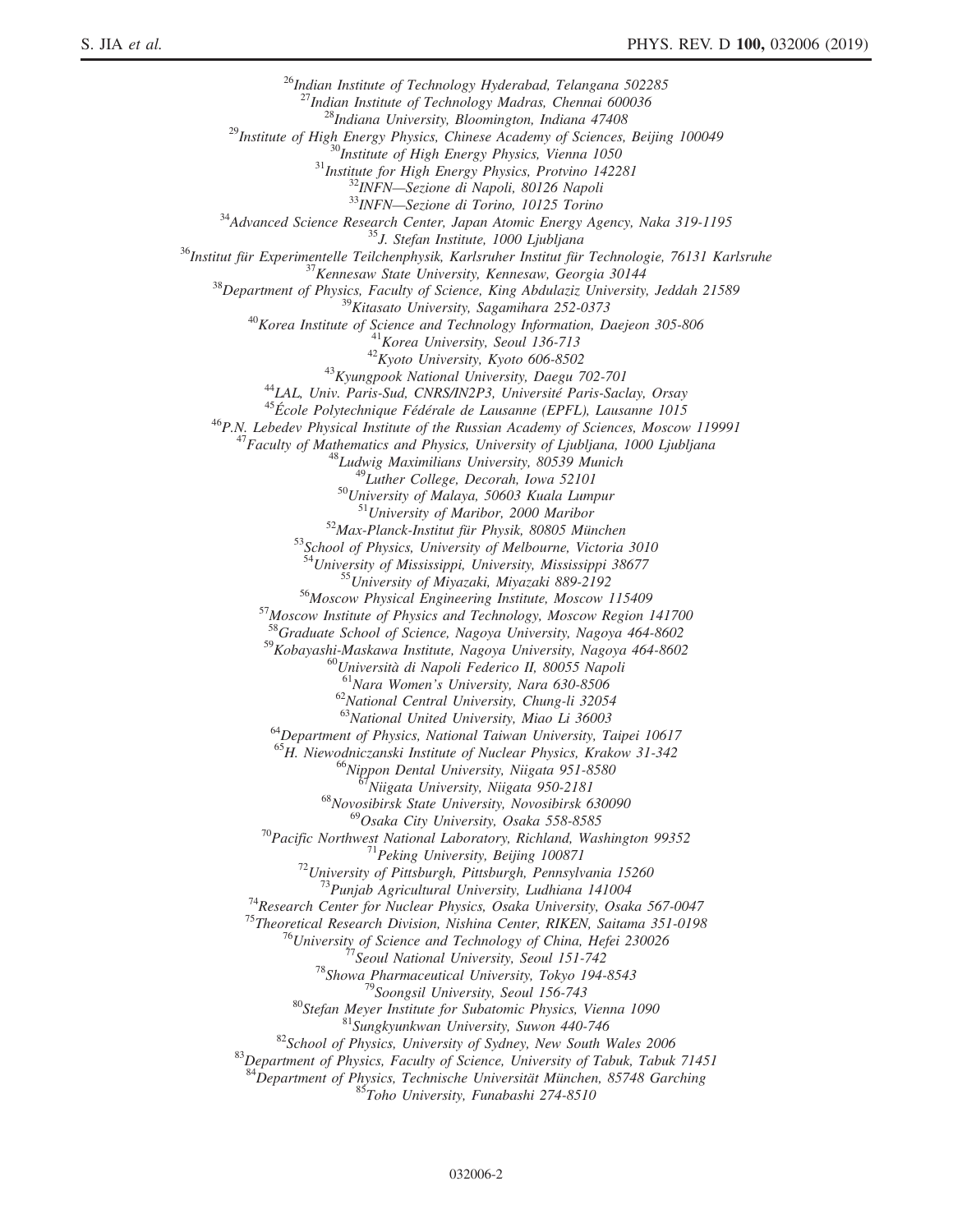<sup>86</sup>Department of Physics, Tohoku University, Sendai 980-8578<br><sup>87</sup>Earthquake Research Institute, University of Tokyo, Tokyo 113-0032<br><sup>89</sup>Department of Physics, University of Tokyo, Tokyo 113-0033<br><sup>89</sup>Tokyo Institute of Te

(Received 1 June 2019; published 19 August 2019)

Using data samples of  $e^+e^-$  collisions collected at the  $\Upsilon(1S)$ ,  $\Upsilon(2S)$ , and  $\Upsilon(3S)$  resonances with the Belle detector, we search for the three-body decay of the  $\Omega(2012)$  baryon to K $\pi\Xi$ . This decay is predicted to dominate for models describing the  $\Omega(2012)$  as a K $\Xi(1530)$  molecule. No significant  $\Omega(2012)$  signals are observed in the studied channels, and 90% credibility level upper limits on the ratios of the branching fractions relative to  $K\Xi$  decay modes are obtained.

DOI: [10.1103/PhysRevD.100.032006](https://doi.org/10.1103/PhysRevD.100.032006)

#### I. INTRODUCTION

Very recently a new state, the excited  $\Omega(2012)$ baryon, has been observed by the Belle collaboration [\[1\]](#page-10-0) in the  $\Xi K$  invariant mass spectra using data samples collected at the  $\Upsilon(1S, 2S, 3S)$  energies, with measured mass  $M = [2012.4 \pm 0.7(stat) \pm 0.6(syst)] \text{ MeV}/c^2$  and width  $\Gamma = [6.4 \pm 2.5 \text{(stat)} \pm 1.6 \text{(syst)}] \text{ MeV}$ . The observed spacing in the  $\Omega$  mass spectrum between the ground state and this excited state ( $\sim$ 340 MeV/ $c^2$ ) is smaller than that for other  $\Omega^-$  excited states [\[2\],](#page-10-1) and is more similar to the negative-parity orbital excitations of many other baryon pairs such as  $\Lambda$  and  $\Lambda(1405)$  or  $\Lambda_c^+$  and  $\Lambda_c^+(2595)$ .

After the initial observation of the  $\Omega(2012)$ , several theoretical interpretations of that state were offered [3–[11\]](#page-10-2). Although it is generally accepted that  $\Omega(2012)$  is a 1P orbital excitation of the ground-state  $\Omega$  baryon with quark content sss and quantum numbers  $J^P = \frac{3}{2}$ , Refs. [7–[10\]](#page-10-3) propose an alternative interpretation as a  $K\text{E}(1530)$  hadronic molecule. These models predict a large decay width for  $\Omega(2012) \rightarrow K \pi \Xi$ . In Ref. [\[7\],](#page-10-3) the decay  $\Omega(2012) \rightarrow$  $K\pi\Xi$  is predicted to dominate over  $\Omega(2012) \rightarrow K\Xi$ , while in Refs. [8–[10\],](#page-10-4) the production rates of the  $\Omega(2012)$  are almost similar in  $K\pi\Xi$  and  $K\Xi$  decay channels. The authors in Ref. [\[11\]](#page-10-5) also discuss the three-body decay of the  $\Omega(2012)$ . They regard  $\Omega(2012)$  as a member of the compact decuplet states only if the sum of branching fractions of the  $\Omega(2012) \rightarrow K\pi\Xi$  and  $\Omega(2012) \rightarrow \Omega\pi\pi$ is not too large  $\left( < 70\% \right)$ .

In this paper, we report on a search for  $\Omega(2012) \rightarrow$  $K\Xi(1530) \rightarrow K\pi\Xi$  using  $\Upsilon(1S, 2S, 3S)$  data samples collected by the Belle experiment at the KEKB asymmetricenergy  $e^+e^-$  collider [\[12,13\].](#page-10-6) Note that charge-conjugate modes are implied throughout, unless explicitly stated otherwise.

## II. THE DATA SAMPLE AND BELLE DETECTOR

The Belle data used in this analysis correspond to 5.7 fb<sup>-1</sup> of integrated luminosity at the  $\Upsilon(1S)$  resonance, 24.9 fb<sup>-1</sup> at the  $\Upsilon(2S)$  resonance, and 2.9 fb<sup>-1</sup> at the  $\Upsilon(3S)$  resonance. The Belle detector [\[14,15\]](#page-10-7) is a large solid-angle magnetic spectrometer consisting of a silicon vertex detector (SVD), a 50-layer central drift chamber (CDC), an array of aerogel threshold Cherenkov counters (ACC), a barrellike arrangement of time-of-flight scintillation counters (TOF), and an electromagnetic calorimeter comprised of CsI(Tl) crystals (ECL) located inside a superconducting solenoid coil providing a 1.5 T magnetic field. An iron flux-return yoke instrumented with resistive plate chambers (KLM) located outside the coil is used to detect  $K_L^0$  mesons and to identify muons.

Large signal Monte Carlo (MC) samples (1 million events for each studied process) are generated using the EVTGEN [\[16\]](#page-10-8) code to simulate the expected signal event topology and estimate the signal detection efficiency. The processes  $\Upsilon(1S, 2S, 3S) \rightarrow \Omega(2012) + anything \rightarrow$  $K\Xi(1530) + anything \rightarrow K\pi\Xi + anything$  are simulated; the mass and width of  $\Omega(2012)$  are fixed at 2.0124 GeV/ $c^2$ and 6.4 MeV [\[1\]](#page-10-0), respectively. To assess possible backgrounds arising from the continuum ( $e^+e^- \rightarrow q\bar{q}$  with  $q = u, d, s, c$ , we generate such events at center-of-mass energies of  $\Upsilon(1S)$ ,  $\Upsilon(2S)$ , and  $\Upsilon(3S)$  resonances using the Lund fragmentation model in PYTHIA [\[17\].](#page-10-9) Inclusive  $\Upsilon(1S)$ and  $\Upsilon(2S)$  MC samples, corresponding to four times the

Published by the American Physical Society under the terms of the [Creative Commons Attribution 4.0 International](https://creativecommons.org/licenses/by/4.0/) license. Further distribution of this work must maintain attribution to the author(s) and the published article's title, journal citation, and DOI. Funded by SCOAP<sup>3</sup>.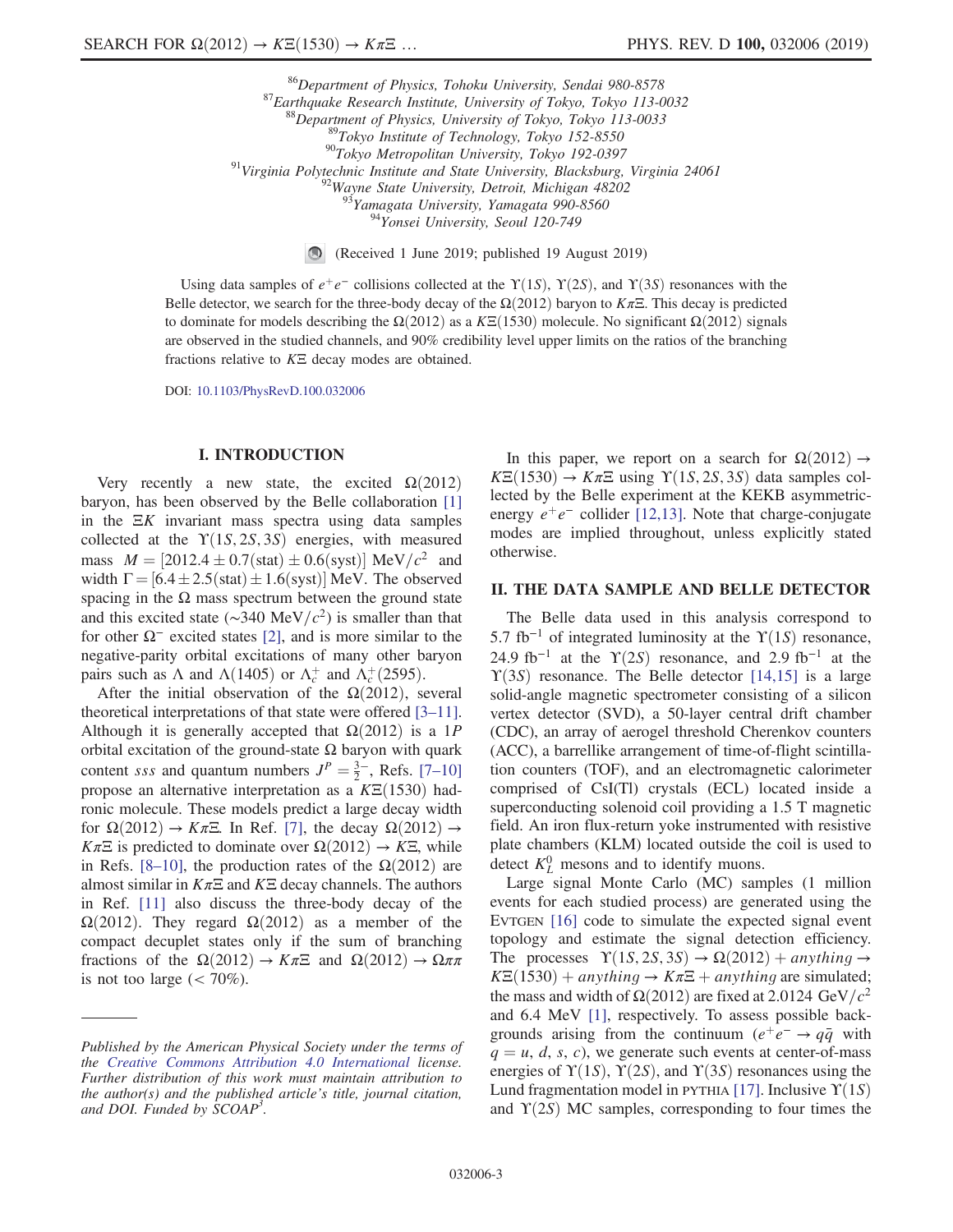luminosity of the data, are produced using PYTHIA and are used to identify possible peaking backgrounds from  $\Upsilon(1S)$ and  $\Upsilon(2S)$  decays.

# III. SEARCH FOR  $\Omega(2012) \rightarrow K\Xi(1530) \rightarrow K\pi\Xi$

## A. Event selection

The combined information from the CDC, TOF, and ACC is used to identify charged kaons and pions based on the kaon likelihood ratio,  $R_K = \mathcal{L}_K / (\mathcal{L}_K + \mathcal{L}_\pi)$ , where  $\mathcal{L}_K$ and  $\mathcal{L}_{\pi}$  are the likelihood values for the kaon and pion hypotheses, respectively. Tracks with  $R_K = \mathcal{L}_K / (\mathcal{L}_K +$  $\mathcal{L}_{\pi}$ ) < 0.4 are identified as pions with an efficiency of 96%, while 8% of kaons are misidentified as pions; tracks with  $R_K > 0.6$  are identified as kaons with an efficiency of 95%, while 6% of pions are misidentified as kaons.

An ECL cluster is treated as a photon candidate if it does not match the extrapolation of any charged track reconstructed by the tracking systems (CDC and SVD) into the calorimeter. The  $\pi^0$  candidates are reconstructed from two photons having energy exceeding 50 MeV in the barrel or 100 MeV in the endcaps. To avoid contamination from neutral hadrons, we reject neutral showers if the ratio of the energy deposited in the central array of  $3 \times 3$  ECL cells to that deposited in the surrounding array of  $5 \times 5$  cells is less than 0.8. The  $\pi^0 \rightarrow \gamma \gamma$  candidates are also required to have an energy balance parameter  $|E_1 - E_2|/(E_1 + E_2)$  smaller than 0.8, where  $E_1(E_2)$  is the energy of the first (second)

photon in the laboratory frame. To further reduce the combinatorial background, the momentum of the  $\pi^0$ candidate is required to exceed 200 MeV/ $c$ . We define the  $\pi^0$  signal region as  $|M_{\gamma\gamma} - m_{\pi^0}| < 12 \text{ MeV}/c^2 \ (\sim 2\sigma)$ , where  $m_{\pi^0}$  is the  $\pi^0$  nominal mass [\[2\]](#page-10-1). For each selected  $\pi^0$ candidate a mass-constrained fit is performed to improve its momentum resolution.

The  $K_S^0$  candidates are reconstructed via the  $K_S^0 \to \pi^+ \pi^$ decay, and the identification is enhanced by selecting on the outputs of a neural network [\[18\].](#page-10-10) The network uses the following input variables [\[19\]:](#page-10-11) the  $K_S^0$  momentum in the lab frame, the distance along the  $z$  axis between the two track helices at their closest approach, the  $K_S^0$  flight length in the  $r - \phi$  plane, the angle between the  $K_S^0$  momentum and the vector joining the interaction point (IP) to the  $K_S^0$  decay vertex, the angle between the pion momentum and the lab frame direction in the  $K_S^0$  rest frame, the distances of closest approach in the  $r - \phi$  plane between the IP and the two pion helices, the number of hits in the CDC for each pion track, and the presence or absence of hits in the SVD for each pion track.

Candidate  $\Lambda$  decays are reconstructed from  $p\pi^-$  pairs with a production vertex significantly separated from the IP. For the  $\Xi^{-}(\rightarrow \Lambda \pi^{-})$  and  $\Xi^{0}(\rightarrow \Lambda \pi^{0})$  candidates, the vertex fits are performed and the positive  $\Xi^-$  and  $\Xi^0$  flight distances are required. The selected  $\Xi^{-}(\rightarrow \Lambda \pi^{-})$  and  $\Xi^{0}(\rightarrow$  $\Lambda \pi^{0}$ ) candidates are the same as those in Ref. [\[1\].](#page-10-0) The  $\Xi^{-}$ 

<span id="page-3-0"></span>

FIG. 1. Distributions of (a)  $M(\Xi(1530)^0 K^-)$  versus  $M(\Xi^-\pi^+)$ , (a)  $M(\Xi(1530)^-K_S^0)$  versus  $M(\Xi^-\pi^0)$ , (a)  $M(\Xi(1530)^-K_S^0)$  versus  $M(\Xi^0\pi^-)$ , and (d)  $M(\Xi(1530)^0K^-)$  versus  $M(\Xi^0\pi^0)$  from signal MC samples. The dotted lines bound the  $\Xi(1530)$  signal region.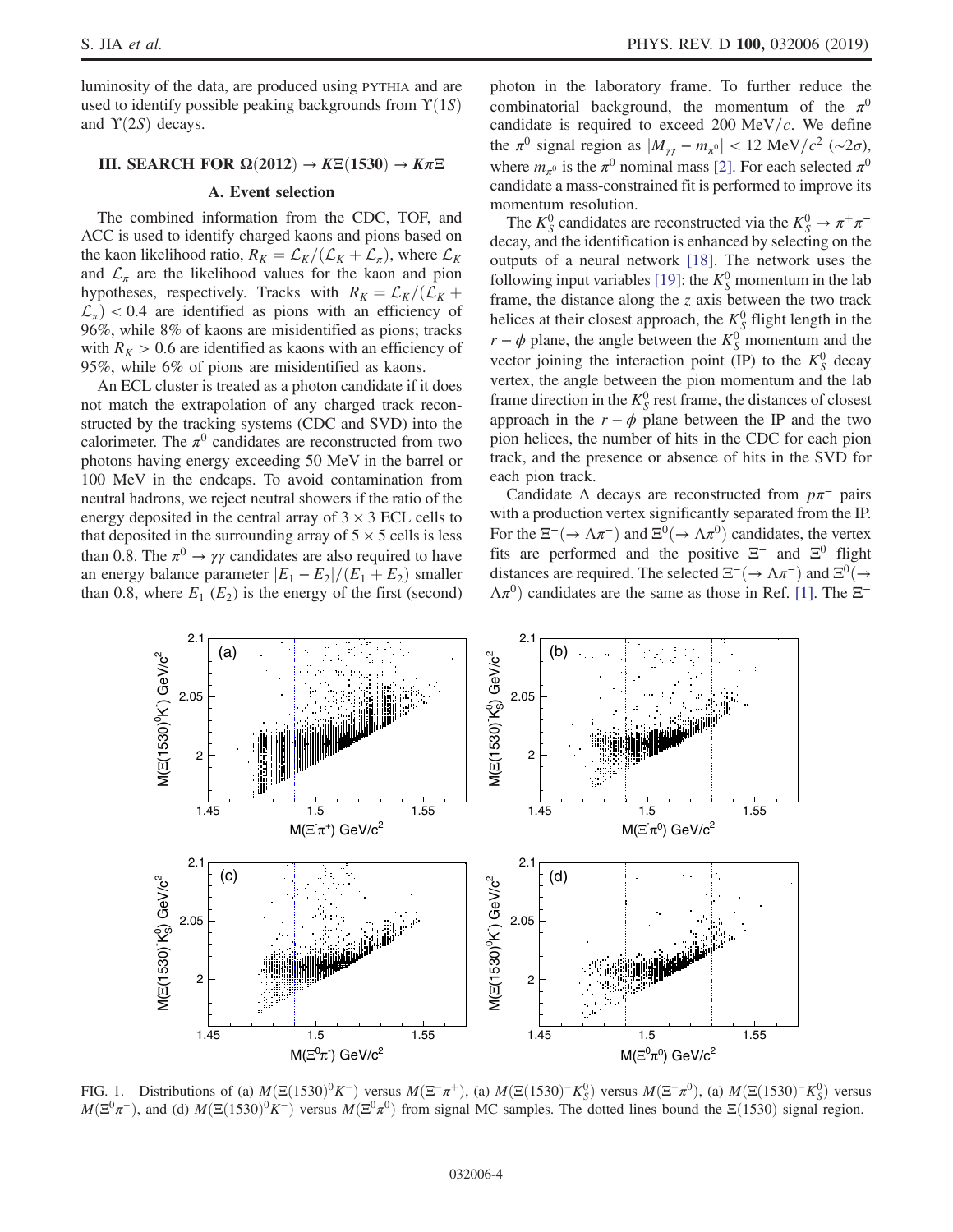<span id="page-4-0"></span>

FIG. 2. The distributions of the invariant mass of (a)  $\Xi(1530)^0 (\rightarrow \Xi^-\pi^+) K^-$ , (b)  $\Xi(1530)^- (\rightarrow \Xi^-\pi^0) K_0^0$ , (c)  $\Xi(1530)^- (\rightarrow \Xi^0\pi^-) K_0^0$ , and (d)  $\Xi(1530)^{0}$   $\rightarrow$   $\Xi^{0}\pi^{0}$  K<sup>-</sup> in the signal MC samples. The solid curves show the fitted results.

and  $\Xi^0$  are kinematically constrained to their nominal masses [\[2\]](#page-10-1), and then combined with a  $\pi^{\pm}$  or  $\pi^{0}$  to form a  $\Xi(1530)^-$  or  $\Xi(1530)^0$  candidate. Finally, the selected  $\Xi(1530)$  candidate is combined with a K<sup>-</sup> or K<sup>0</sup><sub>S</sub> to form the  $\Omega(2012)$  candidate. In this last step, a vertex fit is performed for the  $K\pi\Xi$  final state to improve the momentum resolutions and suppress the backgrounds, requiring  $\chi^2_{\text{vertex}}$  < 20, corresponding to an estimated selection efficiency exceeding 95%. Reconstruction spans the  $\Omega(2012)^- \to \Xi^- \pi^+ K^-$ ,  $\Xi^- \pi^0 K_S^0$ ,  $\Xi^0 \pi^- K_S^0$ , and  $\Xi^0 \pi^0 K^$ three-body decay modes of  $\Omega(2012)$ .

Before searching for  $\Omega(2012) \rightarrow K\Xi(1530) \rightarrow K\pi\Xi$ , a cross-check on the previously reconstructed  $\Omega(2012) \rightarrow$  $\Xi K$  decay mode is performed. Selection of Ω $(2012)^-$  →  $\Xi^- K_S^0 / \Xi^0 K^-$  candidates uses well-reconstructed tracks, particle identifications, and vertex fitting technique in a way similar to the methods in Ref. [\[1\]](#page-10-0). As a result, the signal yields from the simultaneous fit of the  $\Omega(2012)^{−} \rightarrow$  $\Xi^- K^0_S$  and  $\Omega(2012)^- \to \Xi^0 K^-$  are 283  $\pm$  72 and 239  $\pm$  47, respectively. The obtained mass and width for the  $\Omega(2012)$ are  $M = (2012.1 \pm 0.7) \text{ MeV}/c^2$  and  $\Gamma = (6.9^{+2.5}_{-2.0}) \text{ MeV}$ , where the uncertainties are statistical only. Our results are consistent with those in Ref. [\[1\]](#page-10-0) within errors.

#### B. The distributions from signal MC samples

After all event selection requirements, Fig. [1](#page-3-0) shows the distributions of the  $\Xi \pi K$  invariant mass versus the  $\Xi \pi$ invariant mass from signal MC samples. Due to phase space limitations, events at high  $\Xi \pi$  and/or low  $\Xi \pi K$ mass are kinematically forbidden. We define the optimized  $\Xi(1530)$  signal region as 1.49 GeV/ $c^2 < M(\Xi \pi)$  < 1.53 GeV/ $c^2$  (discussed below), between the blue dashed lines in Fig. [1](#page-3-0).

The invariant mass distributions from MC signal simulations of  $\Xi(1530)^{0}$ ( $\rightarrow \Xi^{-}\pi^{+}/\Xi^{0}\pi^{0})K^{-}$  and  $\Xi(1530)^-(\rightarrow \Xi^- \pi^0/\Xi^0 \pi^-)K_S^0$  are shown in Fig. [2.](#page-4-0) The signal shape of the  $\Omega(2012)$  is described by a Breit-Wigner (BW) function convolved with a Gaussian function, where the BW mass and width are fixed to 2.0124  $GeV/c^2$  and 6.4 MeV [\[1\],](#page-10-0) respectively, and the mass-resolution, i.e., Gaussian width is determined in the fit.

#### C.  $\Xi(1530)$  signals in  $\Upsilon(1S, 2S, 3S)$  data

After imposing our selection criteria, the invariant mass spectra of  $\Xi(1530)^0 \rightarrow \Xi^-\pi^+, \Xi^0\pi^0$ , and  $\Xi(1530)^-\rightarrow \Xi^-\pi^0$ ,  $\Xi^0 \pi^-$  candidates are shown in Figs. 3(a)–[3\(d\).](#page-5-0) Clear signals of  $\Xi(1530)^0$  and  $\Xi(1530)^-$  are observed in the modes  $\Xi(1530)^0 \to \Xi^- \pi^+$  and  $\Xi(1530)^- \to \Xi^- \pi^0$ ,  $\Xi^0 \pi^-$ .

We fit all the invariant mass distributions, modeling the  $\Xi(1530)$  peaks with the convolution of a BW and a Gaussian function and the background as a second-order polynomial. In the fits, the BW parameters are unconstrained, while the Gaussian widths are fixed according to MC simulations. The fit values are consistent with the world averages within their respective errors [\[2\].](#page-10-1) For  $\Xi(1530)^{0} \rightarrow \Xi^{0} \pi^{0}$ , the mass and width of  $\Xi(1530)^{0}$  are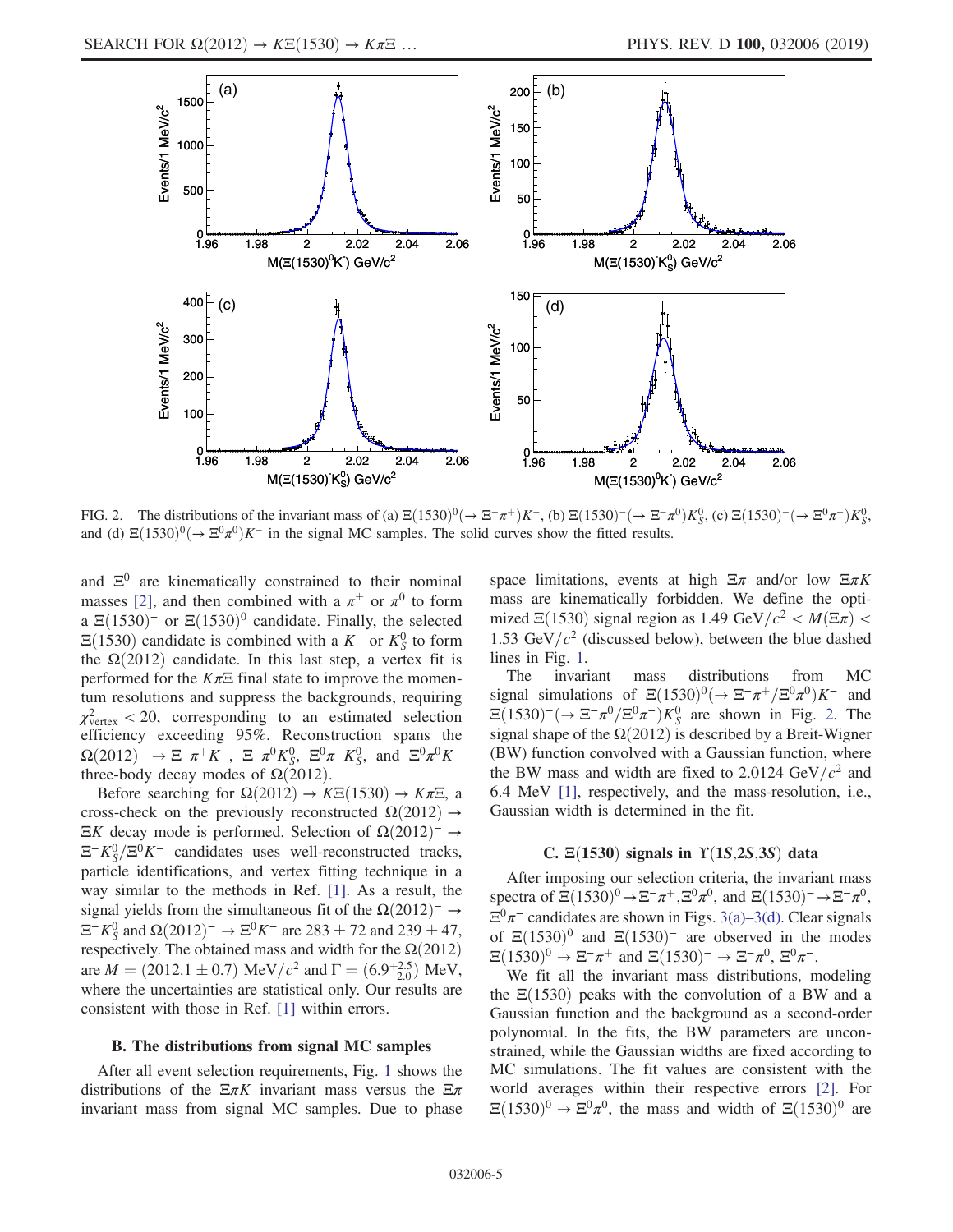<span id="page-5-0"></span>

FIG. 3. Invariant mass distributions for (a)  $\Xi(1530)^0 \rightarrow \Xi^-\pi^+$ , (b)  $\Xi(1530)^-\rightarrow \Xi^-\pi^0$ , (c)  $\Xi(1530)^-\rightarrow \Xi^0\pi^-$ , and (d)  $\Xi(1530)^{0} \rightarrow \Xi^{0}\pi^{0}$  candidates from the  $\Upsilon(1S, 2S, 3S)$  data samples. Solid curves are the best fits, and dashed lines represent backgrounds. Red arrows indicate the  $\Xi(1530)$  signal region for the  $\Omega(2012)$  search, which is offset from the peak owing to the very limited allowed phase space.

fixed to the Particle Data Group (PDG) values [\[2\]](#page-10-1) since the signal is not clear due to large combinatorial backgrounds. The results of the fits are listed in Table [I.](#page-5-1)

## D.  $\Omega(2012) \rightarrow \Xi \pi K$  mass distributions in  $\Upsilon(1S, 2S, 3S)$  data

Considering phase space limitations and our finite mass resolution, we require 1.49 GeV/ $c^2 < M(\Xi \pi)$  < 1.53 GeV/ $c^2$  to select  $\Xi(1530)$  signals as efficiently as possible, as indicated by the red arrows in Fig. [3.](#page-5-0) We optimize this requirement by maximizing the figure of merit  $N_{\text{sig}}/\sqrt{N_{\text{sig}}+N_{\text{bkg}}}$  value with the mode  $\Omega(2012)^-\to \Xi(1530)^0(\to \Xi^-\pi^+)K^-$ , where  $N_{\text{sig}}$  is number of fitted signal events in the signal MC sample assuming  $B(Y(1S, 2S, 3S) \rightarrow \Omega(2012)^{-} +$  anything) ×  $B(\Omega(2012)^{-} \to \Xi(1530)^{0} K^{-}) = 10^{-6}$  and  $N_{\text{bkg}}$  is the number of estimated background events in the  $Ω(2012)$ <sup>-</sup>

signal region using inclusive MC samples. The candidate signal region for the  $\Xi(1530)$  coincides with the predicted mass interval from Ref. [\[9\]](#page-10-12).

After application of the above selection criteria, Fig. [4](#page-6-0) shows the invariant mass distributions of  $\Xi(1530)^{0}$ ( $\rightarrow$  $\Xi^{-}\pi^{+}/\Xi^{0}\pi^{0})K^{-}$  and  $\Xi(1530)^{-}(\rightarrow \Xi^{-}\pi^{0}/\Xi^{0}\pi^{-})K_{S}^{0}$ . From these distributions, no obvious  $\Omega(2012)^-$  signal is observed. The shapes of the  $\Omega(2012)$  signals in the fits are described by BW functions convolved with Gaussian resolution functions; the background shapes are described by a threshold function. The parameters of the BW functions are fixed to the mass and width of the  $\Omega(2012)$  [\[1\]](#page-10-0), and the mass resolutions are fixed to those from fits to signal MC samples (1.5, 2.6, 1.7, and 2.8 MeV for the  $Ω(2012) → Ξ(1530)<sup>0</sup>( → Ξ<sup>-</sup>π<sup>+</sup>)K<sup>-</sup>, Ξ(1530)<sup>-</sup>( → Ξ<sup>-</sup>π<sup>0</sup>)K<sub>S</sub><sup>0</sup>,$  $\Xi(1530)^{-}(\rightarrow \Xi^{0}\pi^{-})K_{S}^{0}$ , and  $\Xi(1530)^{0}(\rightarrow \Xi^{0}\pi^{0})K^{-}$  decay modes, respectively). The threshold function has the form  $(M(\Xi K\pi)-x)^{\alpha}$ exp[ $c_1(M(\Xi K\pi)-x)+c_2(M(\Xi K\pi)-x)^2$ ],

<span id="page-5-1"></span>TABLE I. Mass resolution from MC simulations, and the mass and width for inclusive  $E(1530)$  signals from fits to the Belle data.

| Mode                                | Resolution (MeV/ $c2$ ) | Mass (MeV/ $c2$ )   | Width (MeV)     |  |
|-------------------------------------|-------------------------|---------------------|-----------------|--|
| $\Xi(1530)^0 \to \Xi^- \pi^+$       | $2.34 \pm 0.14$         | $1532.47 \pm 0.03$  | $9.0 \pm 0.3$   |  |
| $\Xi(1530)^{-} \to \Xi^{-} \pi^{0}$ | $2.96 \pm 0.17$         | $1535.07 \pm 0.37$  | $12.9 \pm 1.8$  |  |
| $\Xi(1530)^{-} \to \Xi^{0} \pi^{-}$ | $2.44 \pm 0.15$         | $1535.11 \pm 0.09$  | $10.6 \pm 0.2$  |  |
| $\Xi(1530)^0 \to \Xi^0 \pi^0$       | $4.14 \pm 0.26$         | 1531.80 (PDG value) | 9.1 (PDG value) |  |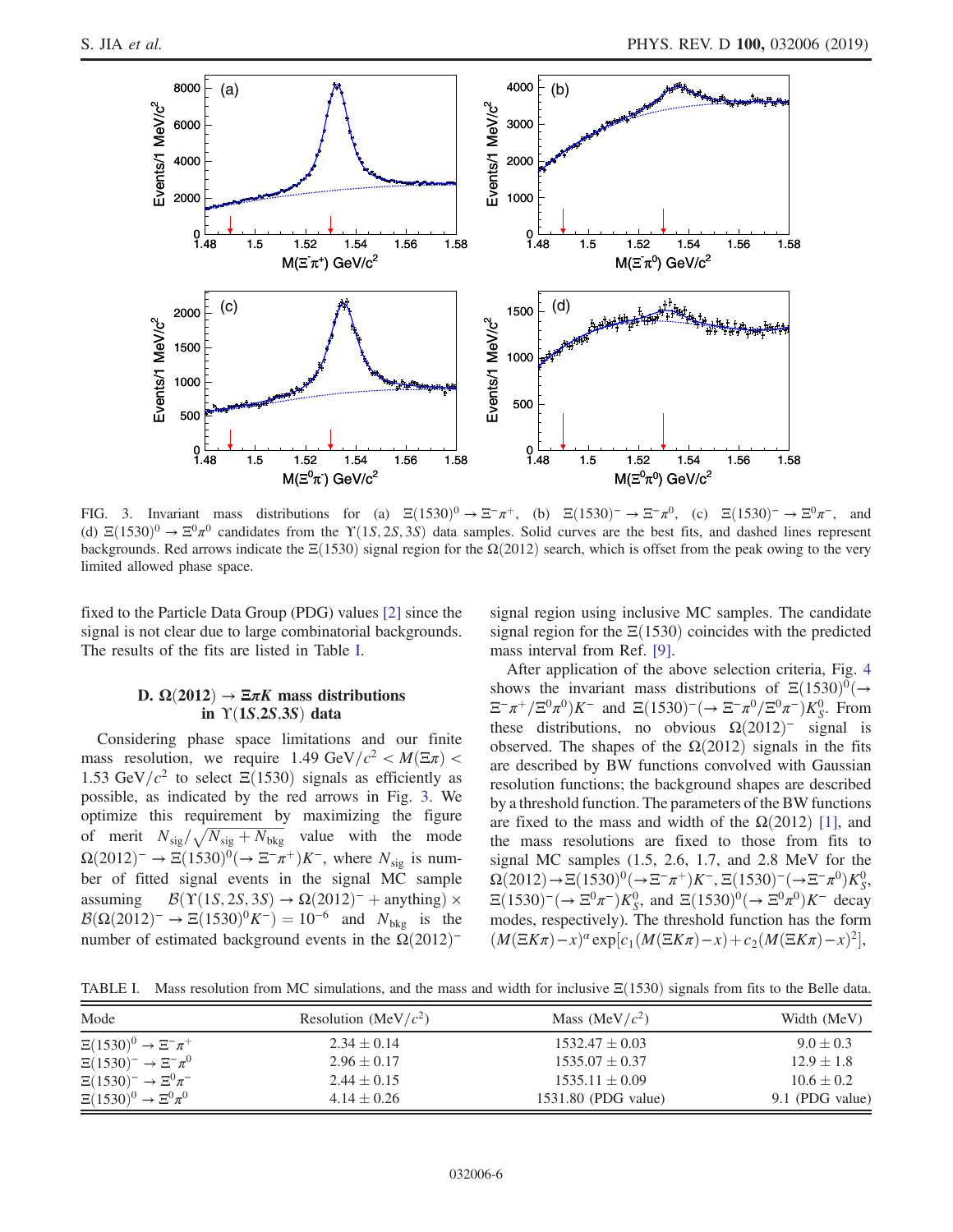<span id="page-6-0"></span>

FIG. 4. The distributions of the invariant mass for (a)  $\Xi(1530)^0 (\rightarrow \Xi^-\pi^+) K^-$ , (b)  $\Xi(1530)^- (\rightarrow \Xi^-\pi^0) K_S^0$ , (c)  $\Xi(1530)^- (\rightarrow \Xi^0\pi^-) K_S^0$ , and (d)  $\Xi(1530)^0$ ( $\rightarrow \Xi^0 \pi^0$ )K<sup>-</sup> from the Y(1S, 2S, 3S) data samples. The solid curves are the best fits, and the dashed lines represent the backgrounds.

where the parameters  $\alpha$ ,  $c_1$ , and  $c_2$  are free; the threshold parameter x is fixed at 1.97 GeV/ $c^2$  from the MC simulations. The yields of  $\Omega(2012)$  signal events from the unbinned extended maximum-likelihood fits are obtained; they are listed in Table [II](#page-6-1), together with the reconstruction efficiency, signal significance, and the upper limit at 90% credibility level [\[20\]](#page-10-13) (C.L.) on the signal yield for each  $\Omega(2012)$  decay mode. In addition, no peaking backgrounds are found from the inclusive MC samples.

## E. The ratios of the branching fractions for  $\Omega(2012) \rightarrow K\pi\Xi$  relative to K $\Xi$

<span id="page-6-2"></span>We define the ratios  $\mathcal{R}^{\Xi^-\pi^+K^-}_{\Xi^-\bar{K}^0}$ ,  $\mathcal{R}^{\Xi^-\pi^0\bar{K}^0}_{\Xi^0K^-}$ ,  $\mathcal{R}^{\Xi^0\pi^-\bar{K}^0}_{\Xi^0K^-}$  $\mathcal{R}_{\Xi^0 K^-}^{\Xi^-\pi^+K^-}$  $\frac{\Xi^-\pi^+K^-}{\Xi^0\pi^-K^0}$ , and  $\mathcal{R}_{\Xi^0K^-}^{\Xi^0\pi^0K^-}$  and determine their values as follows:

$$
\mathcal{R}_{\Xi^- \bar{K}^0}^{\Xi^- \pi^+ K^-} = \frac{\mathcal{B}(\Omega(2012) \to \Xi(1530)^0 (\to \Xi^- \pi^+) K^-)}{\mathcal{B}(\Omega(2012) \to \Xi^- \bar{K}^0)}
$$

$$
= \frac{N_1^{\text{fit}} \times \varepsilon_5 \times \mathcal{B}(K_S^0 \to \pi^+ \pi^-) \times \mathcal{B}(\bar{K}^0 \to K_S^0)}{N_5^{\text{fit}} \times \varepsilon_1}, \qquad (1)
$$

$$
\mathcal{R}_{\Xi^- \bar{K}^0}^{\Xi^- \pi^0 \bar{K}^0} = \frac{\mathcal{B}(\Omega(2012) \to \Xi(1530)^- (\to \Xi^- \pi^0) \bar{K}^0)}{\mathcal{B}(\Omega(2012) \to \Xi^- \bar{K}^0)}
$$

$$
= \frac{N_2^{\text{fit}} \times \varepsilon_5}{N_5^{\text{fit}} \times \varepsilon_2 \times \mathcal{B}(\pi^0 \to \gamma \gamma)},
$$
(2)

$$
\mathcal{R}_{\Xi^0 K^-}^{\Xi^0 \pi^- \bar{K}^0} = \frac{\mathcal{B}(\Omega(2012) \to \Xi(1530)^- (\to \Xi^0 \pi^-) \bar{K}^0)}{\mathcal{B}(\Omega(2012) \to \Xi^0 K^-)} \n= \frac{N_3^{\text{fit}} \times \varepsilon_6}{N_6^{\text{fit}} \times \varepsilon_3 \times \mathcal{B}(K_S^0 \to \pi^+ \pi^-) \times \mathcal{B}(\bar{K}^0 \to K_S^0)},
$$
\n(3)

<span id="page-6-1"></span>TABLE II. The reconstruction efficiency ( $\varepsilon$ ), signal significance ( $\sigma$ ), signal yield ( $N<sup>fit</sup>$ ), and the upper limit at 90% C.L. ( $N<sup>UL</sup>$ ) on the signal yield for each  $\Omega(2012)$  decay mode.

| Mode                                                                 | $\varepsilon$ (%) | $\sigma$            | $N^{\text{fit}}$ | $N^{\text{UL}}$ |
|----------------------------------------------------------------------|-------------------|---------------------|------------------|-----------------|
| $\Omega(2012)^{-} \to \Xi(1530)^{0} (\to \Xi^{-} \pi^{+}) K^{-}$     | $8.71 \pm 0.06$   | 1.8                 | $22.5 \pm 12.9$  | 41.0            |
| $\Omega(2012)^{-} \to \Xi(1530)^{-} (\to \Xi^{-} \pi^{0}) K_{S}^{0}$ | $1.26 \pm 0.01$   | $\cdots$            | $-3.5 \pm 11.6$  | 16.6            |
| $\Omega(2012)^{-} \to \Xi(1530)^{-} (\to \Xi^{0} \pi^{-}) K_{S}^{0}$ | $2.06 \pm 0.02$   | $\cdot \cdot \cdot$ | $-1.0 \pm 3.6$   | 7.2             |
| $\Omega(2012)^{-} \to \Xi(1530)^{0} (\to \Xi^{0} \pi^{0}) K^{-}$     | $0.75 \pm 0.01$   | $\cdots$            | $-12.0 \pm 9.8$  | 13.2            |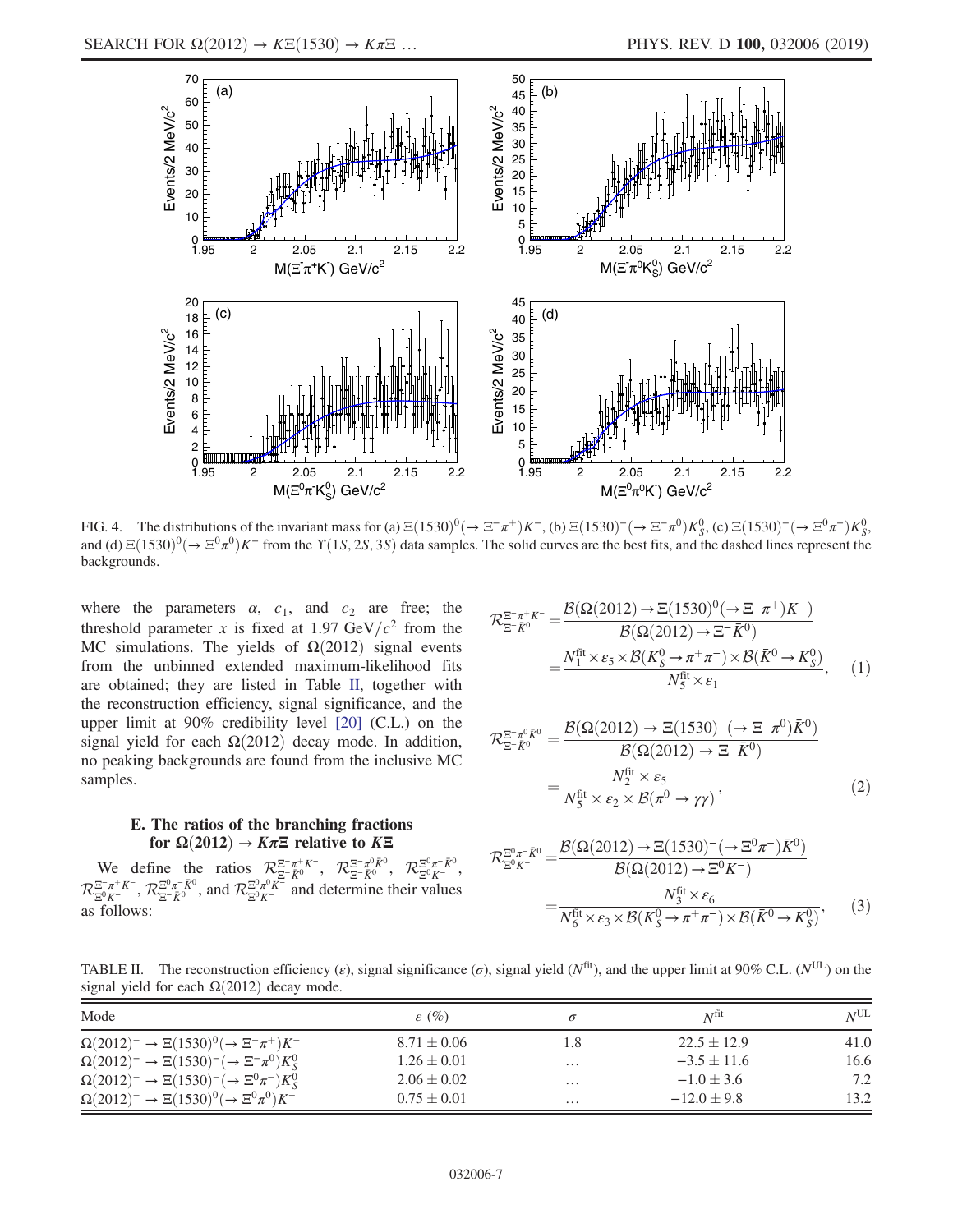<span id="page-7-0"></span>TABLE III. The values of the  $\mathcal{R}_{\Xi-\bar{K}^0}^{\Xi^-\pi^+K^-}$ ,  $\mathcal{R}_{\Xi-\bar{K}^0}^{\Xi^-\pi^0\bar{K}^0}$ ,  $\mathcal{R}_{\Xi^0\bar{K}^-}^{\Xi^0\pi^-\bar{K}^0}$ ,  $\mathcal{R}_{\Xi^0 K^-}^{\Xi^0 \pi^0 K^-}$ ,  $\mathcal{R}_{\Xi^0 K^-}^{\Xi^- \pi^+ K^-}$ , and  $\mathcal{R}_{\Xi^- \bar{K}^0}^{\Xi^0 \pi^- \bar{K}^0}$ .

| - - |                                                     |                      |
|-----|-----------------------------------------------------|----------------------|
|     | The ratio                                           | The value            |
|     | $\mathcal{R}_{\Xi^- \bar{K}^0}^{\Xi^- \pi^+ K^-}$   | $(5.0 \pm 2.9)\%$    |
|     | $\mathcal{R}_{\Xi^- \bar K^0}^{\Xi^-\pi^0\bar K^0}$ | $(-15.8 \pm 52.3)\%$ |
|     | $\mathcal{R}_{\Xi^0 K^-}^{\Xi^0 \pi^- \bar{K}^0}$   | $(-2.3 \pm 8.4)\%$   |
|     | $\mathcal{R}_{\Xi^0 K^-}^{\Xi^0 \pi^0 K^-}$         | $(-26.8 \pm 21.9)\%$ |
|     | $\mathcal{R}^{\Xi^-\pi^+K^-}_{\Xi^0K^-}$            | $(4.2 \pm 2.5)\%$    |
|     | $\mathcal{R}_{\Xi-\bar{\nu}0}^{\Xi^0\pi^-\bar{K}0}$ | $(-2.8 \pm 10.0)\%$  |

<span id="page-7-1"></span>
$$
\mathcal{R}_{\Xi^0 K^-}^{\Xi^0 \pi^0 K^-} = \frac{\mathcal{B}(\Omega(2012) \to \Xi(1530)^0 (\to \Xi^0 \pi^0) K^-)}{\mathcal{B}(\Omega(2012) \to \Xi^0 K^-)} = \frac{N_4^{\text{fit}} \times \varepsilon_6}{N_6^{\text{fit}} \times \varepsilon_4 \times \mathcal{B}(\pi^0 \to \gamma \gamma)},
$$
\n(4)

$$
\mathcal{R}_{\Xi^0 K^-}^{\Xi^- \pi^+ K^-} = \frac{\mathcal{B}(\Omega(2012) \to \Xi(1530)^0 (\to \Xi^- \pi^+) K^-)}{\mathcal{B}(\Omega(2012) \to \Xi^0 K^-)} = \frac{N_1^{\text{fit}} \times \varepsilon_6 \times \mathcal{B}(\Xi^0 \to \Lambda \pi^0) \times \mathcal{B}(\pi^0 \to \gamma \gamma)}{N_6^{\text{fit}} \times \varepsilon_1 \times \mathcal{B}(\Xi^- \to \Lambda \pi^-)},
$$
(5)

$$
\mathcal{R}_{\Xi^- \bar{K}^0}^{\Xi^0 \pi^- \bar{K}^0} = \frac{\mathcal{B}(\Omega(2012) \to \Xi(1530)^- (\to \Xi^0 \pi^-) \bar{K}^0)}{\mathcal{B}(\Omega(2012) \to \Xi^- \bar{K}^0)}
$$

$$
= \frac{N_3^{\rm fit} \times \varepsilon_5 \times \mathcal{B}(\Xi^- \to \Lambda \pi^-)}{N_5^{\rm fit} \times \varepsilon_3 \times \mathcal{B}(\Xi^0 \to \Lambda \pi^0) \times \mathcal{B}(\pi^0 \to \gamma \gamma)}, \quad (6)
$$

where the errors are statistical only;  $N_1^{\text{fit}}$ ,  $N_2^{\text{fit}}$ ,  $N_3^{\text{fit}}$ ,  $N_4^{\text{fit}}$ ,  $N_5^{\text{fit}}$ , and  $N_6^{\text{fit}}$  are the fitted signal yields in the modes  $Ω(2012) → Ξ(1530)<sup>0</sup>(→ Ξ<sup>-</sup>π<sup>+</sup>)K<sup>-</sup>, Ξ(1530)<sup>-</sup>(→ Ξ<sup>-</sup>π<sup>0</sup>)K<sup>0</sup>,$  $\Xi(1530)^- (\to \Xi^0 \pi^-) \bar{K}^0$ ,  $\Xi(1530)^0 (\to \Xi^0 \pi^0) K^-$ ,  $\Xi^- K_S^0$ , and  $\Xi^0 K^-$ , respectively;  $\varepsilon_1$ ,  $\varepsilon_2$ ,  $\varepsilon_3$ ,  $\varepsilon_4$ ,  $\varepsilon_5$ , and  $\varepsilon_6$  are the corresponding efficiencies for each mode. The values of  $N_1^{\text{fit}}$ ,  $N_2^{\text{fit}}$ ,  $N_3^{\text{fit}}$ ,  $N_4^{\text{fit}}$ ,  $\varepsilon_1$ ,  $\varepsilon_2$ ,  $\varepsilon_3$ , and  $\varepsilon_4$  are listed in Table [II](#page-6-1). The values of  $N_5^{\text{fit}}$ ,  $N_6^{\text{fit}}$ ,  $\varepsilon_5$ , and  $\varepsilon_6$  are  $279 \pm 71$ ,  $242 \pm 48$ ,  $(15.7 \pm 0.2)\%$ , and  $(4.0 \pm 0.1)\%$ . In our calculations, we use the standard value of  $\mathcal{B}(\bar{K}^0 \to K^0_S) = 0.5$ . Finally, the values of the  $\mathcal{R}_{\Xi-\bar{K}^0}^{\Xi^-\pi^+K^-}$ ,  $\mathcal{R}_{\Xi-\bar{K}^0}^{\Xi^-\pi^0\bar{K}^0}$ ,  $\mathcal{R}_{\Xi^0\bar{K}^-}^{\Xi^0\pi^-\bar{K}^0}$ ,  $\mathcal{R}_{\Xi^0 K^-}^{\Xi^0 \pi^0 K^-}$ ,  $\mathcal{R}_{\Xi^0 K^-}^{\Xi^-\pi^+ K^-}$ , and  $\mathcal{R}_{\Xi^- \bar{K}^0}^{\Xi^0 \pi^- \bar{K}^0}$  are obtained; they are listed in Table [III](#page-7-0).

#### F. Simultaneous fit results

Considering that the branching fractions of  $\Omega(2012)^{−} \rightarrow$  $\Xi^- \bar{K}^0$  and  $\Omega(2012)^- \to \Xi^0 K^-$  and the ratios of branching fractions of the three-body decay modes of  $\Omega(2012)$  are known, the ratio of expected signal yields between each  $\Omega(2012)$  three-body decay mode can be calculated. With such constraints, we perform a simultaneous fit

<span id="page-7-3"></span>

FIG. 5. The final simultaneous fit result to all three-body  $\Omega(2012)$  decay modes from the combined  $\Upsilon(1S, 2S, 3S)$  data samples. The solid curve is the best fit, and the dashed line represents the backgrounds.

to obtain the upper limit on  $\mathcal{R}^{\Xi\pi K}_{\Xi K} = \mathcal{B}(\Omega(2012) \rightarrow$  $\Xi(1530)(\rightarrow \Xi \pi)K)/B(\Omega(2012) \rightarrow \Xi K).$ 

Taking  $\mathcal{B}(\Omega(2012)^{-} \to \Xi^{-} \bar{K}^{0})$ :  $\mathcal{B}(\Omega(2012)^{-} \to \Xi^{0} K^{-})$ 1.0∶1.2 [\[1\]](#page-10-0) and  $\mathcal{B}(\Omega(2012)^- \to \Xi(1530)^0 (\to \Xi^-\pi^+) K^-)$ :  $\mathcal{B}(\Omega(2012)^-\to \Xi(1530)^-(\to \Xi^-\pi^0)\bar{K}^0)$ :  $\mathcal{B}(\Omega(2012)^-\to$  $\Xi(1530)^-\left(\rightarrow \Xi^0 \pi^-\right)\bar{K}^0$ :  $\mathcal{B}(\Omega(2012)^-\rightarrow \Xi(1530)^0\leftrightarrow \Xi^0 \pi^0)$  $K^-$ ) = 2:1:2:1 according to isospin symmetry, we derive that  $\mathcal{R}_{\Xi^- \bar{K}^0}^{\Xi^- \pi^+ K^-}$ :  $\mathcal{R}_{\Xi^- \bar{K}^0}^{\Xi^0 \pi^0 \bar{K}^0}$ :  $\mathcal{R}_{\Xi^0 K^-}^{\Xi^0 \pi^0 K^-}$  = 1:  $\frac{1}{2}$ :  $\frac{1}{1.2}$ :  $\frac{1}{2.4}$ : Thus, according to Eqs.  $(1)$ – $(4)$ , we have:

<span id="page-7-2"></span>
$$
N_1^{\text{fit}}: N_2^{\text{fit}}: N_3^{\text{fit}}: N_4^{\text{fit}} = 87.2\% : 2.2\% : 7.0\% : 3.6\% . \tag{7}
$$

An unbinned extended maximum-likelihood simultaneous fit to all three-body decay modes is now performed. In the simultaneous fit, the ratios of the expected observed  $\Omega(2012)$  signals between each decay channel are fixed according to Eq. [\(7\).](#page-7-2) The functions used to describe the signal and background shapes are parametrized as before. The fit result is shown in Fig. [5](#page-7-3) from the combined  $\Upsilon(1S, 2S, 3S)$  data samples, corresponding to a total fit yield of  $22.4 \pm 14.0$ . The statistical significance of the  $\Omega(2012)$  signal is 1.6 $\sigma$ . Finally, we determine

$$
\mathcal{R}_{\Xi K}^{\Xi\pi K} = \frac{\mathcal{B}(\Omega(2012) \to \Xi(1530)(\to \Xi\pi)K)}{\mathcal{B}(\Omega(2012) \to \Xi K)}
$$
  
= (6.0 \pm 3.7(stat) \pm 1.3(syst))%, (8)

where  $\mathcal{B}(\Omega(2012) \to \Xi(1530)(\to \Xi \pi)K) = \mathcal{B}(\Omega(2012)^{-} \to$  $\Xi(1530)^0(\rightarrow \Xi^-\pi^+)K^-)+\mathcal{B}(\Omega(2012)^-\rightarrow \Xi(1530)^-(\rightarrow$  $\Xi^-\pi^0$   $\bar{K}^0$  +  $\mathcal{B}(\Omega(2012)^-\to \Xi(1530)^-(\to \Xi^0\pi^-)\bar{K}^0)$  +  $\mathcal{B}(\Omega(2012)^{-} \to \Xi(1530)^{0} (\to \Xi^{0}\pi^{0})K^{-})$  and  $\mathcal{B}(\Omega(2012) \to$  $\Xi K$ ) =  $\mathcal{B}(\Omega(2012)^-\to \Xi^- \bar{K}^0) + \mathcal{B}(\Omega(2012)^-\to \Xi^0 K^-)$ . In the calculations, each branching fraction is determined individually. Systematic uncertainties are detailed below.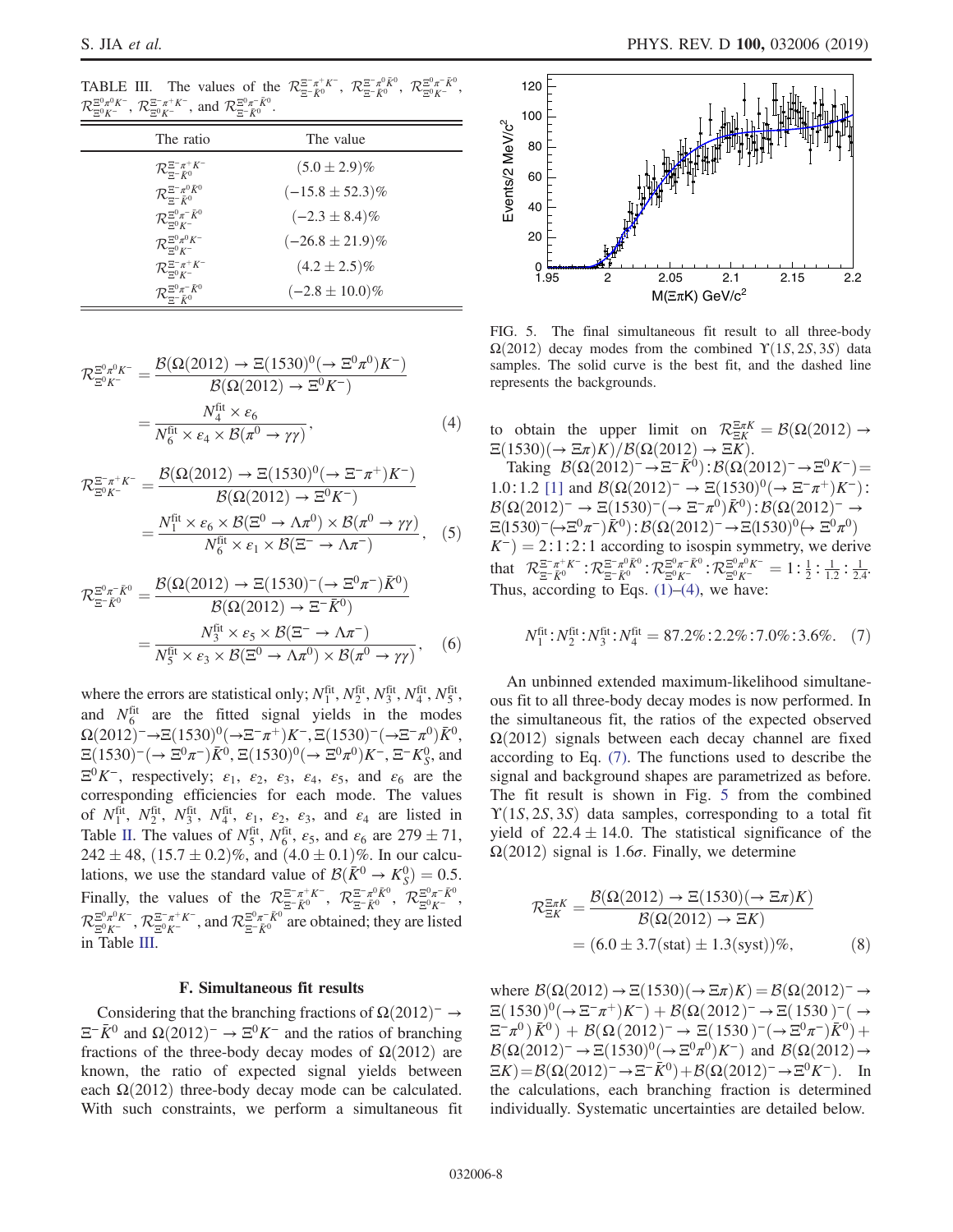## G. Systematic uncertainties

We now discuss the systematic uncertainties inherent in our measurements of the ratios  $\mathcal{R}_{\Xi^- \bar{K}^0}^{\Xi^- \pi^+ K^-}, \mathcal{R}_{\Xi^- \bar{K}^0}^{\Xi^- \pi^0 \bar{K}^0}, \mathcal{R}_{\Xi^0 K^-}^{\Xi^0 \pi^- \bar{K}^0}$  $\mathcal{R}_{\Xi^0 K^-}^{\Xi^0 \pi^0 K^-}$ ,  $\mathcal{R}_{\Xi^- \bar{K}^0}^{\Xi^0 \pi^- \bar{K}^0}$ , and  $\mathcal{R}_{\Xi K}^{\Xi \pi K}$ . These include detection efficiency (tracking efficiency, kaon and pion particle ID,  $\Lambda$ ,  $K_S^0$ , and  $\pi^0$  reconstruction), the statistical error in the MC efficiency, the branching fractions of possible intermediate states, the  $\Omega(2012)$  resonance parameters, any possible bias in reconstructed mass (as evaluated from the difference between the reconstructed  $\Xi^0$  mass and the world average value), as well as the overall fit uncertainty.

Based on a study of  $D^{*+} \to D^0 (\to K_S^0 \pi^+ \pi^-) \pi^+$ , the uncertainty in tracking efficiency is taken to be 0.35% per track. The uncertainties in particle identification are studied via a low-background sample of  $D^*$  decay for charged kaons and pions. The studies show uncertainties of 1.3% for each charged kaon and 1.1% for each charged pion. The uncertainty in  $\Lambda$  selection is 3% [\[21\].](#page-10-14) Differences in  $K_S^0$ selection efficiency determined from data and MC simulation give a relation of  $1 - \varepsilon_{data}/\varepsilon_{MC} = (1.4 \pm 0.3)\%$  [\[22\]](#page-10-15); 1.7% is taken as a conservative systematic uncertainty. For  $\pi^0$  reconstruction, the efficiency correction and systematic uncertainty are estimated from a sample of  $\tau^-$  →  $\pi^- \pi^0 \nu$ . We find a 2.25% systematic uncertainty on  $\pi^0$  reconstruction efficiency. In the measurements of  $\mathcal{R}^{\Xi^-\pi^+K^-}_{\Xi^-\bar{K}^0}$ ,  $\mathcal{R}^{\Xi^0\pi^-\bar{K}^0}_{\Xi^0K^-}$ ,  $\mathcal{R}^{\Xi^-\pi^+K^-}_{\Xi^0\bar{K}^0}$ ,  $\mathcal{R}^{\Xi^0\pi^-\bar{K}^0}_{\Xi^-\bar{K}^0}$ , and  $\mathcal{R}_{\Xi^0\mathcal{K}^-}^{\Xi^0\pi^0\mathcal{K}^-}$ , the common sources of systematic uncertainties such as  $E$  selection cancel; the individual errors are summed in quadrature to obtain the total detection efficiency uncertainty. For the measurement of  $\mathcal{R}_{\Xi K}^{\Xi \pi K}$ , to determine the total detection efficiency, the systematic errors for each final state and the errors from tracking, particle identification,  $\Lambda$ ,  $K_S^0$ , and  $\pi^0$  reconstruction are first summed in quadrature to obtain  $\sigma_i$ . Then, the total systematic uncertainty for detection efficiency ( $\sigma_{DE}$ ) is determined using standard error propagation as follows:

$$
\sigma_{\rm DE} = \sqrt{\frac{\Sigma_i (\mathcal{W}_i \times \sigma_i)^2}{(\Sigma_i \mathcal{W}_i)^2} + \frac{\Sigma_j (\mathcal{W}_j \times \sigma_j)^2}{\Sigma_j (\mathcal{W}_j)^2}} = 7.3\% \tag{9}
$$

Here,  $W_i$  is the weight factor of the branching fraction in the *i*th (*i* = 0, 1, 2, 3) mode of the  $\Omega(2012) \rightarrow \Xi \pi K$  decay;  $W_i$  (j = 0, 1) is the relative weight for the jth mode of  $\Omega(2012) \rightarrow \Xi K$  decay.

The statistical uncertainty in the determination of the efficiency from MC simulations is less than 1.0%. In the calculation of  $\mathcal{R}_{\Xi K}^{\Xi \pi K}$ , only the branching fractions of intermediate states  $\mathcal{B}(K_S^0 \to \pi^+ \pi^-)$  and  $\mathcal{B}(\pi^0 \to \gamma \gamma)$  are included; the corresponding uncertainties are 0.072% and 0.035% [\[2\],](#page-10-1) respectively, which are sufficiently small to be neglected. The uncertainty in the  $\Omega(2012)$  resonance parameters is estimated by toggling the values of resonance mass and width by  $\pm 1\sigma$  and refitting. The largest differences compared to the nominal fit results are taken as the systematic uncertainties associated with the  $\Omega(2012)$ resonance parameters. The uncertainty in the  $\Xi^0$  mass is estimated by comparing the numbers of the signal yields of the  $\Omega(2012)$  for the case where the mass of the reconstructed  $\Xi^0$  is fixed at the found peak value versus the case where the mass is fixed to the nominal mass [\[2\]](#page-10-1). According to the  $\Xi(1530)K$  invariant mass distributions in inclusive MC samples, we find that the threshold mass value falls within the [1.96, 1.98] GeV/ $c^2$  interval. The systematic error in the background parametrization is estimated by comparing the yields when the threshold mass is changed by  $\pm 10 \text{ MeV}/c^2$  relative to the nominal fit (for which the threshold is fixed at 1.97 GeV/ $c^2$ ). By extending the fitted region of the  $M(\Xi \pi K)$ , e.g., 2.2 to 2.3 GeV/ $c^2$ , the upper limits at 90% C.L. on the  $\Omega(2012)$  signal yields are not changed. Such systematic uncertainty due to the fit region can be neglected.

All the uncertainties are summarized in Table [IV,](#page-8-0) and, assuming all errors are independent, summed in quadrature to give the total systematic uncertainty.

#### H. 90% C.L. upper limits

In the absence of any significant observed signals, upper limits at 90% C.L. on the  $\mathcal{R}_{\Xi^- \bar{K}^0}^{\Xi^- \pi^+ K^-}$ ,  $\mathcal{R}_{\Xi^- \bar{K}^0}^{\Xi^- \pi^0 \bar{K}^0}$ ,  $\mathcal{R}_{\Xi^0 K^-}^{\Xi^0 \pi^- \bar{K}^0}$ ,  $\mathcal{R}^{\Xi^0\pi^0K^-}_{\Xi^0K^-}$ ,  $\mathcal{R}^{\Xi^-\pi^+K^-}_{\Xi^-\bar{K}^0}$ , and  $\mathcal{R}^{\Xi\pi K}_{\Xi K}$  modes are determined by solving the equation

<span id="page-8-0"></span>TABLE IV. Relative systematic errors (%) on the measurements of  $\mathcal{R}^{\Xi^-\pi^+K^-}_{\Xi^-\bar{K}^0}$ ,  $\mathcal{R}^{\Xi^0\pi^-\bar{K}^0}_{\Xi^0K^-}$ ,  $\mathcal{R}^{\Xi^0\pi^0K^-}_{\Xi^0K^-}$ ,  $\mathcal{R}^{\Xi^0\pi^+K^-}_{\Xi^0K^-}$ ,  $\mathcal{R}^{\Xi^0\pi^+K^-}_{\Xi^0K^-}$ ,  $\mathcal{$ and  $\mathcal{R}^{\Xi\pi K}_{\Xi K}$ .

| Source                              | $\mathcal{R}_{\Xi^- \bar{K}^0}^{\Xi^- \pi^+ K^-}$ | $\mathcal{R}_{\pi^- \bar K^0}^{\Xi^-\pi^0\bar K^0}$ | $\mathcal{R}_{\pi^0\boldsymbol{K}^-}^{\Xi^0\pi^-\bar{K}^0}$ | $\mathcal{R}_{\Xi^0 K^-}^{\Xi^0 \pi^0 K^-}$ | $\mathcal{R}_{\Xi^0 K^-}^{\Xi^-\pi^+ K^-}$ | $\mathcal{R}_{\pi^- \bar{K}^0}^{\Xi^0 \pi^- \bar{K}^0}$ | $\mathcal{R}^{\Xi\pi K}_{\Xi K}$ |
|-------------------------------------|---------------------------------------------------|-----------------------------------------------------|-------------------------------------------------------------|---------------------------------------------|--------------------------------------------|---------------------------------------------------------|----------------------------------|
| Detection efficiency                | 2.5                                               | 3.4                                                 | 2.6                                                         | 3.0                                         | 3.3                                        | 3.3                                                     | 7.3                              |
| MC statistics                       | 1.0                                               | 1.0                                                 | 1.0                                                         | 1.0                                         | 1.0                                        | 1.0                                                     | 1.0                              |
| $\Omega(2012)$ resonance parameters | 10.7                                              | 33.5                                                | 41.3                                                        | 27.8                                        | 10.7                                       | 41.3                                                    | 6.1                              |
| $E^0$ mass                          | $\cdots$                                          | $\cdots$                                            | 17.4                                                        | 3.3                                         | $\cdots$                                   | 17.4                                                    | 4.5                              |
| Background parameter                | 7.9                                               | 23.4                                                | 30.0                                                        | 17.2                                        | 7.9                                        | 30.0                                                    | 18.1                             |
| Sum in quadrature                   | 13.6                                              | 41.0                                                | 54.0                                                        | 33.0                                        | 13.7                                       | 54.1                                                    | 21.0                             |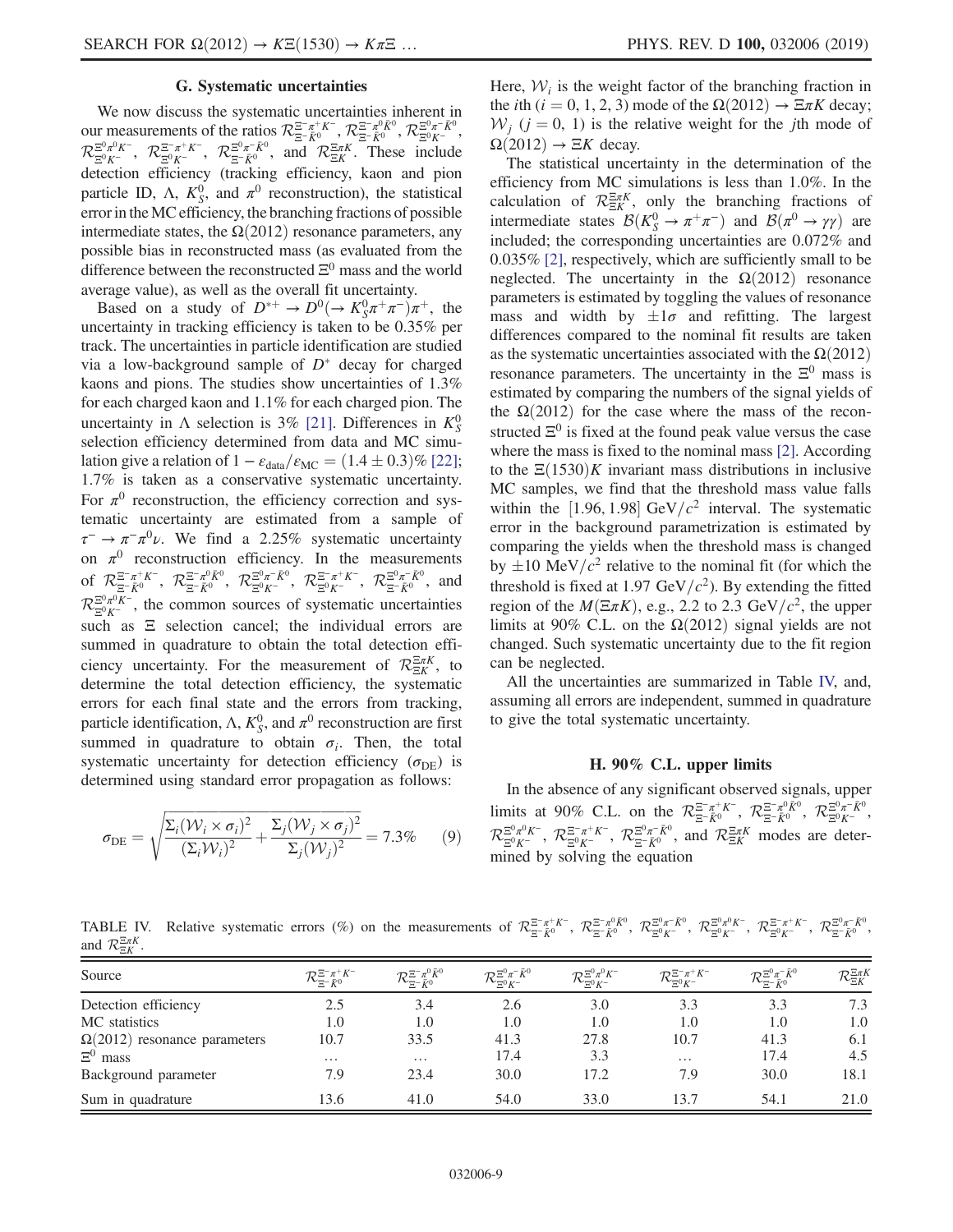$$
\int_0^{t^{UL}} \mathcal{F}_{\text{likelihood}}(t) dt / \int_0^{+\infty} \mathcal{F}_{\text{likelihood}}(t) dt = 90\%, \quad (10)
$$

where  $t$  is the assumed ratio of branching fractions, and  $\mathcal{F}_{likelihood}(t)$  is the corresponding maximized likelihood of the data. To take into account systematic uncertainties, the likelihood is convolved with a Gaussian function whose width equals the corresponding total systematic uncertainty. Finally, we obtain

$$
\mathcal{R}_{\Xi^- \bar{K}^0}^{\Xi^- \pi^+ K^-} = \frac{\mathcal{B}(\Omega(2012) \to \Xi(1530)^0 (\to \Xi^- \pi^+) K^-)}{\mathcal{B}(\Omega(2012) \to \Xi^- \bar{K}^0)} < 9.3\%,\tag{11}
$$

$$
\mathcal{R}_{\Xi^- \bar{K}^0}^{\Xi^- \pi^0 \bar{K}^0} = \frac{\mathcal{B}(\Omega(2012) \to \Xi(1530)^- (\to \Xi^- \pi^0) \bar{K}^0)}{\mathcal{B}(\Omega(2012) \to \Xi^- \bar{K}^0)} < 81.1\%,
$$

$$
(12)
$$

$$
\mathcal{R}_{\Xi^{0}K^{-}}^{\Xi^{0}\pi^{-}\bar{K}^{0}} = \frac{\mathcal{B}(\Omega(2012) \to \Xi(1530)^{-} (\to \Xi^{0}\pi^{-})\bar{K}^{0})}{\mathcal{B}(\Omega(2012) \to \Xi^{0}K^{-})} < 21.3\%,
$$
\n(13)

$$
\mathcal{R}_{\Xi^{0}K^{-}}^{\Xi^{0}\pi^{0}K^{-}} = \frac{\mathcal{B}(\Omega(2012) \to \Xi(1530)^{0} (\to \Xi^{0}\pi^{0})K^{-})}{\mathcal{B}(\Omega(2012) \to \Xi^{0}K^{-})} < 30.4\%,
$$
\n(14)

$$
\mathcal{R}_{\Xi^0 K^-}^{\Xi^-\pi^+ K^-} = \frac{\mathcal{B}(\Omega(2012) \to \Xi(1530)^0 (\to \Xi^-\pi^+) K^-)}{\mathcal{B}(\Omega(2012) \to \Xi^0 K^-)} < 7.8\%,
$$

$$
(15)
$$

 $(16)$ 

$$
\mathcal{R}_{\Xi^{-}\bar{K}^{0}}^{\Xi^{0}\pi^{-}\bar{K}^{0}} = \frac{\mathcal{B}(\Omega(2012) \to \Xi(1530)^{-} (\to \Xi^{0}\pi^{-})\bar{K}^{0})}{\mathcal{B}(\Omega(2012) \to \Xi^{-}\bar{K}^{0})} < 25.6\%,
$$

and

$$
\mathcal{R}_{\Xi K}^{\Xi\pi K} = \frac{\mathcal{B}(\Omega(2012) \to \Xi(1530)(\to \Xi\pi)K)}{\mathcal{B}(\Omega(2012) \to \Xi K)} < 11.9\% \tag{17}
$$

at 90% C.L.

## IV. RESULTS AND DISCUSSION

In summary, using the data samples of 5.7 fb<sup>-1</sup>  $\Upsilon(1S)$ , 24.9 fb<sup>-1</sup>  $\Upsilon(2S)$ , and 2.9 fb<sup>-1</sup>  $\Upsilon(3S)$  collected by the Belle detector, we have searched for the three-body Kπ $\Xi$  decay of  $\Omega(2012)$  for the first time. No significant signals are observed, and we determine upper limits at 90% C.L. on the ratios of  $\mathcal{R}_{\Xi-\bar{K}^0}^{\Xi^-\pi^+K^-}$ ,  $\mathcal{R}_{\Xi-\bar{K}^0}^{\Xi^-\pi^0\bar{K}^0}$ ,  $\mathcal{R}_{\Xi^0\bar{K}^-}^{\Xi^0\pi^-\bar{K}^0}$ ,  $\mathcal{R}_{\Xi^0 K^-}^{\Xi^0 \pi^0 K^-}$ ,  $\mathcal{R}_{\Xi^0 K^-}^{\Xi^0 \pi^+ \bar{K}^0}$ , and  $\mathcal{R}_{\Xi K}^{\Xi \pi K}$  to be 9.3%, 81.1%, 21.3%, 30.4%, 7.8%, 25.6%, and 11.9%, respectively. Our result strongly disfavors the molecular interpretation proposed by Ref. [\[7\]](#page-10-3), and is in tension with the predictions of Refs. [8–[11\]](#page-10-4), also based on molecular interpretations.

### ACKNOWLEDGMENTS

S. J. acknowledges the support from the China Scholarship Council under No. 201706020133 and the Academic Excellence Foundation of BUAA for PhD students. We thank the KEKB group for the excellent operation of the accelerator; the KEK cryogenics group for the efficient operation of the solenoid; and the KEK computer group, and the Pacific Northwest National Laboratory (PNNL) Environmental Molecular Sciences Laboratory (EMSL) computing group for strong computing support; and the National Institute of Informatics, and Science Information NETwork 5 (SINET5) for valuable network support. We acknowledge support from the Ministry of Education, Culture, Sports, Science, and Technology (MEXT) of Japan, the Japan Society for the Promotion of Science (JSPS), and the Tau-Lepton Physics Research Center of Nagoya University; the Australian Research Council including Grants No. DP180102629, No. DP170102389, No. DP170102204, No. DP150103061, No. FT130100303; Austrian Science Fund (FWF); the National Natural Science Foundation of China under Contracts No. 11435013, No. 11475187, No. 11521505, No. 11575017, No. 11675166, No. 11705209, No. 11761141009; Key Research Program of Frontier Sciences, Chinese Academy of Sciences (CAS), Grant No. QYZDJ-SSW-SLH011; the CAS Center for Excellence in Particle Physics (CCEPP); the Shanghai Pujiang Program under Grant No. 18PJ1401000; the Ministry of Education, Youth and Sports of the Czech Republic under Contract No. LTT17020; the Carl Zeiss Foundation, the Deutsche Forschungsgemeinschaft, the Excellence Cluster Universe, and the VolkswagenStiftung; the Department of Science and Technology of India; the Istituto Nazionale di Fisica Nucleare of Italy; National Research Foundation (NRF) of Korea Grants No. 2015H1A2A1033649, No. 2016R1D1A1B01010135, No. 2016K1A3A7A09005 603, No. 2016R1D1A1B02012900, No. 2018R1A2B3003 643, No. 2018R1A6A1A06024970, No. 2018R1D1 A1B07047294; Radiation Science Research Institute, Foreign Large-size Research Facility Application Supporting project, the Global Science Experimental Data Hub Center of the Korea Institute of Science and Technology Information and KREONET/GLORIAD; the PolishMinistry of Science and Higher Education and the National Science Center; the Grant of the Russian Federation Government, Agreement No. 14.W03.31.0026; the Slovenian Research Agency; Ikerbasque, Basque Foundation for Science, Spain; the Swiss National Science Foundation; the Ministry of Education and the Ministry of Science and Technology of Taiwan; and the United States Department of Energy and the National Science Foundation.